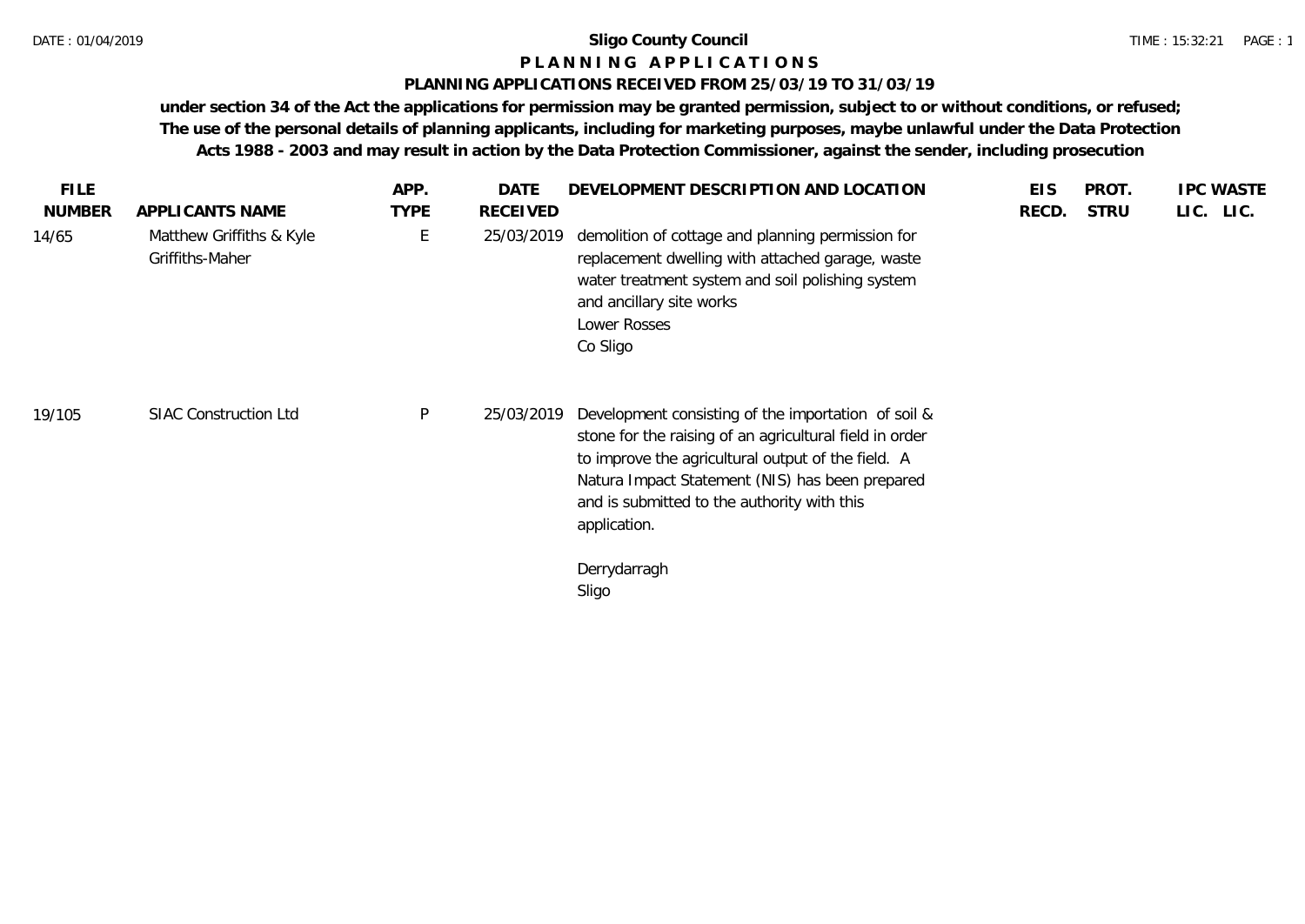### **P L A N N I N G A P P L I C A T I O N S**

### **PLANNING APPLICATIONS RECEIVED FROM 25/03/19 TO 31/03/19**

**under section 34 of the Act the applications for permission may be granted permission, subject to or without conditions, or refused; The use of the personal details of planning applicants, including for marketing purposes, maybe unlawful under the Data Protection Acts 1988 - 2003 and may result in action by the Data Protection Commissioner, against the sender, including prosecution**

| <b>FILE</b>   |                           | APP.        | <b>DATE</b>     | DEVELOPMENT DESCRIPTION AND LOCATION                                                                                                                                                                                                                                                                                                                                                                                                                               | <b>EIS</b> | PROT.       | <b>IPC WASTE</b> |
|---------------|---------------------------|-------------|-----------------|--------------------------------------------------------------------------------------------------------------------------------------------------------------------------------------------------------------------------------------------------------------------------------------------------------------------------------------------------------------------------------------------------------------------------------------------------------------------|------------|-------------|------------------|
| <b>NUMBER</b> | APPLICANTS NAME           | <b>TYPE</b> | <b>RECEIVED</b> |                                                                                                                                                                                                                                                                                                                                                                                                                                                                    | RECD.      | <b>STRU</b> | LIC. LIC.        |
| 19/106        | <b>DMG Promotions Ltd</b> | P           | 25/03/2019      | Development consisting of change of use of existing<br>2 storey commercial structure from arcade rooms to<br>2 number 1 bed apartments with one apartment at<br>each level (total floor area of building 106m2) with<br>alterations to elevations and all associated works at<br>rear of 29 High Street, Sligo. The development is<br>located within the curtilage of 28/29 High Street,<br>Sligo a protected structure, RPS no. 63.<br>28/29 High Street<br>Sligo |            |             |                  |
| 19/107        | David & Laura O'Flaherty  | P           | 27/03/2019      | Development consisting of the construction of an<br>extension to the side of the existing dwelling house<br>with alterations and modifications to the existing<br>dwelling along with all necessary works and<br>ancillaries at the above address.<br>Caltragh<br>Culleens<br>Co Sligo F26 K279                                                                                                                                                                    |            |             |                  |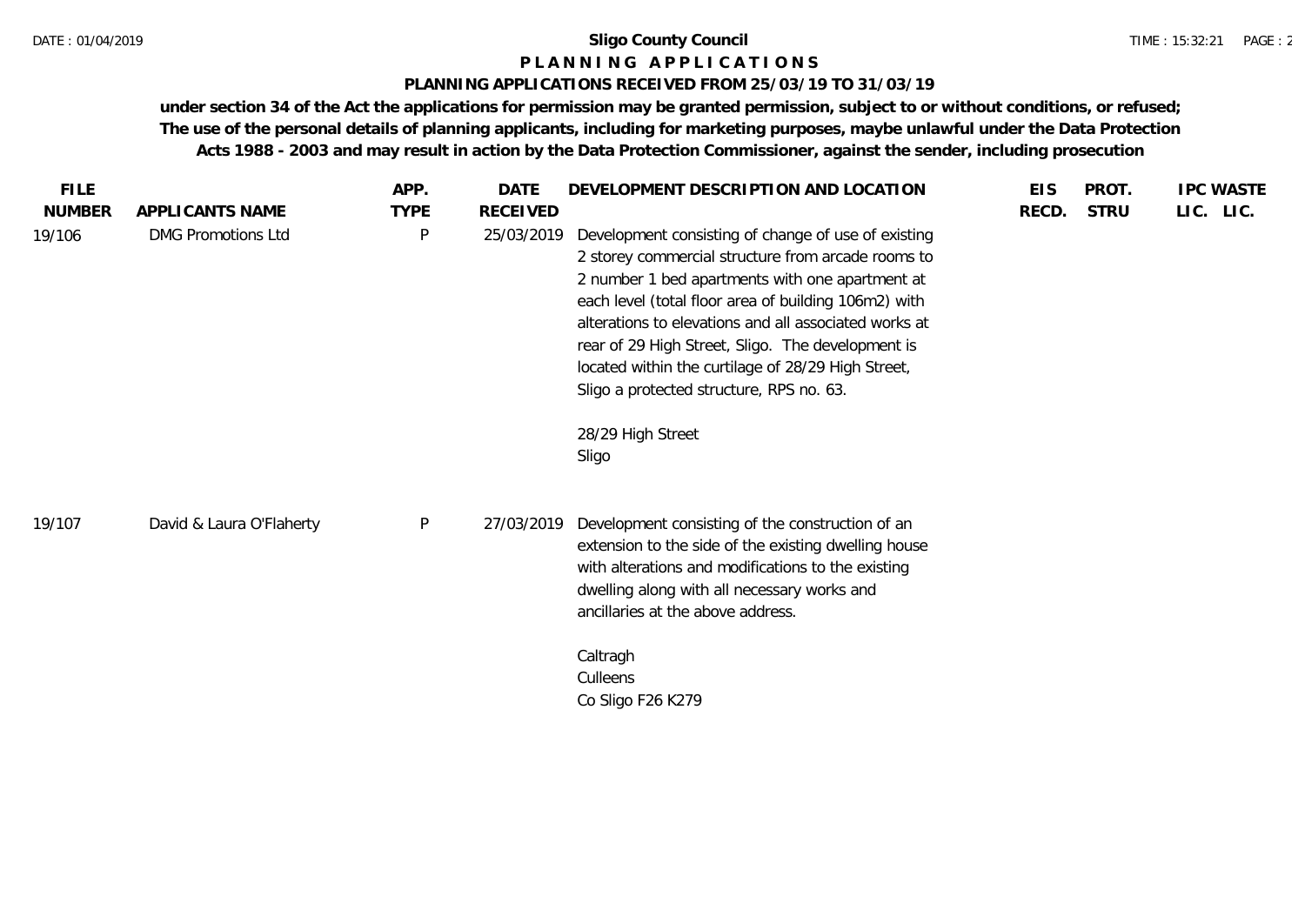## **P L A N N I N G A P P L I C A T I O N S**

## **PLANNING APPLICATIONS RECEIVED FROM 25/03/19 TO 31/03/19**

**under section 34 of the Act the applications for permission may be granted permission, subject to or without conditions, or refused; The use of the personal details of planning applicants, including for marketing purposes, maybe unlawful under the Data Protection Acts 1988 - 2003 and may result in action by the Data Protection Commissioner, against the sender, including prosecution**

| <b>FILE</b><br><b>NUMBER</b> | APPLICANTS NAME                   | APP.<br><b>TYPE</b> | <b>DATE</b><br><b>RECEIVED</b> | DEVELOPMENT DESCRIPTION AND LOCATION                                                                                                                                                                                                                                                  | <b>EIS</b><br>RECD. | PROT.<br><b>STRU</b> | <b>IPC WASTE</b><br>LIC. LIC. |
|------------------------------|-----------------------------------|---------------------|--------------------------------|---------------------------------------------------------------------------------------------------------------------------------------------------------------------------------------------------------------------------------------------------------------------------------------|---------------------|----------------------|-------------------------------|
| 19/108                       | Sean Cox                          | P                   | 27/03/2019                     | Development consisting of the demolition of existing<br>domestic garage and porch and construction of a<br>new two-storey extension and part single storey<br>extension to existing dwelling with all associated site<br>works.                                                       |                     |                      |                               |
|                              |                                   |                     |                                | 111 Rathedmond<br>Sligo                                                                                                                                                                                                                                                               |                     |                      |                               |
| 19/109                       | Michael Carpenter & Lisa<br>Kiely | P                   | 28/03/2019                     | Development consisting of the construction of a<br>proposed new detached dwelling house, separate<br>garage, new entrance, new waste water treatment<br>system, connections to site services and all<br>associated site works and landscaping.<br>Slieveroe<br>Knocknarea<br>Co Sligo |                     |                      |                               |
| 19/110                       | Enniscrone - Kilglass GAA<br>Club | $\mathsf{P}$        |                                | 29/03/2019 PP - for development consisting of the construction<br>of a proposed Two-Storey Extension to the existing<br>dressing room and clubhouse building together with<br>connection to all existing services and all associated<br>site works.                                   |                     |                      |                               |
|                              |                                   |                     |                                | Parke<br>Kilglass<br>Enniscrone<br>Co Sligo                                                                                                                                                                                                                                           |                     |                      |                               |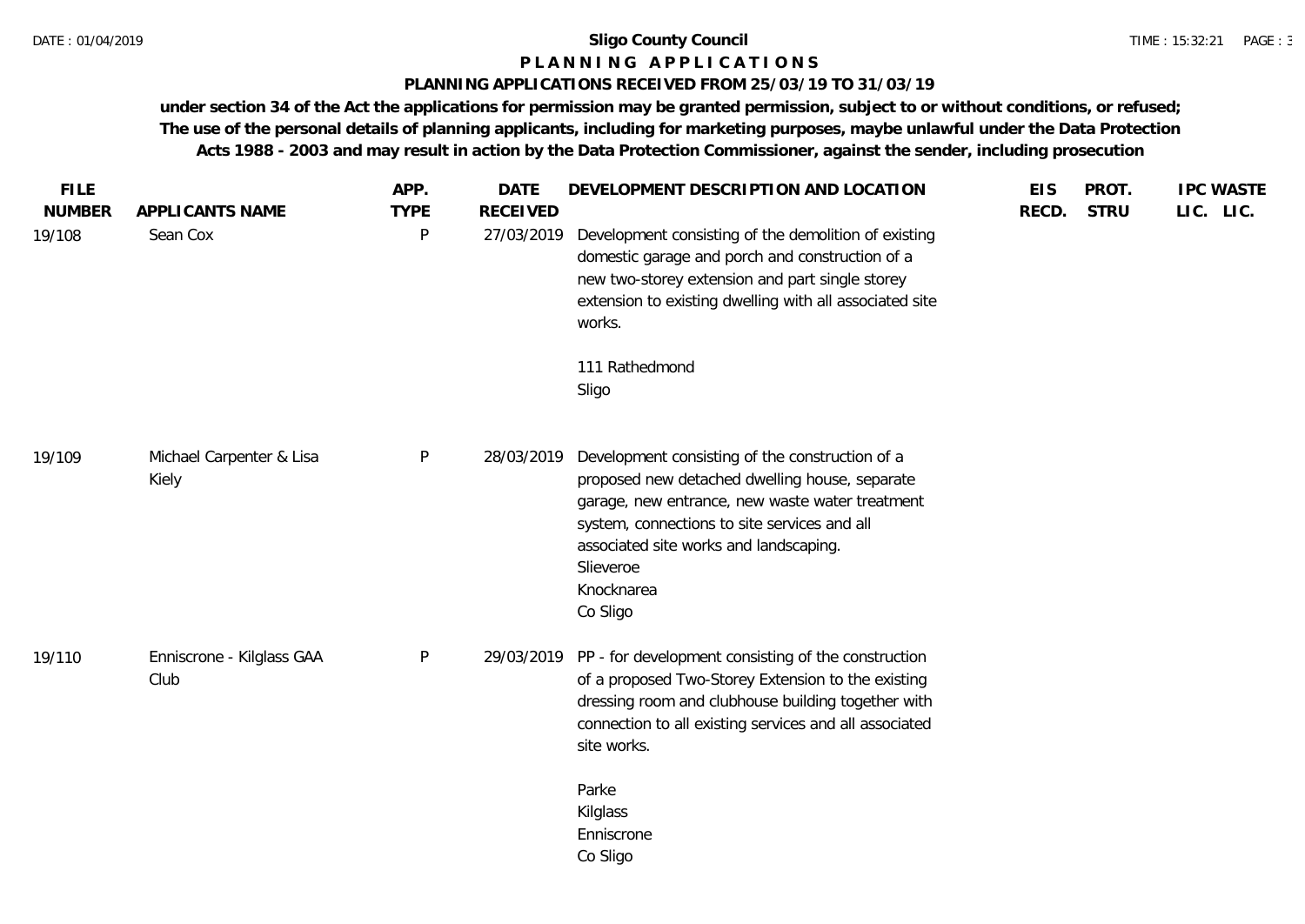## **P L A N N I N G A P P L I C A T I O N S**

## **PLANNING APPLICATIONS RECEIVED FROM 25/03/19 TO 31/03/19**

**under section 34 of the Act the applications for permission may be granted permission, subject to or without conditions, or refused; The use of the personal details of planning applicants, including for marketing purposes, maybe unlawful under the Data Protection Acts 1988 - 2003 and may result in action by the Data Protection Commissioner, against the sender, including prosecution**

| <b>FILE</b>   |                                      | APP.        | DATE            | DEVELOPMENT DESCRIPTION AND LOCATION                                                                                                                                                                                                                                                                                                                                                                                                                                                                                                                                                                            | <b>EIS</b> | PROT.       | <b>IPC WASTE</b> |
|---------------|--------------------------------------|-------------|-----------------|-----------------------------------------------------------------------------------------------------------------------------------------------------------------------------------------------------------------------------------------------------------------------------------------------------------------------------------------------------------------------------------------------------------------------------------------------------------------------------------------------------------------------------------------------------------------------------------------------------------------|------------|-------------|------------------|
| <b>NUMBER</b> | APPLICANTS NAME                      | <b>TYPE</b> | <b>RECEIVED</b> |                                                                                                                                                                                                                                                                                                                                                                                                                                                                                                                                                                                                                 | RECD.      | <b>STRU</b> | LIC. LIC.        |
| 19/111        | Sligo Tourist Dev<br>Association Ltd | P           | 29/03/2019      | Development consisting of the construction and<br>installation of 4 floating Angling Stands and<br>associated site works. The proposed Angling<br>stands, varying in lengths are to be located along the<br>existing riverside walk. The Angling Stands<br>comprised of a galvanised access ramp, connected to<br>a 'T' shaped floating platform. each floating stand<br>will be anchored to 2 no. concrete pads which will<br>be placed on the river bed, shore side of the Angling<br>Stand. The documents to be submitted as part of<br>this planning application will include a Natura Impact<br>Statement. |            |             |                  |
| 19/113        | Aidan Devaney & Marie<br>Lohan       | $\sf P$     | 29/03/2019      | Upper Garavogue River<br>Doorly Park<br>Cleveragh Demense Td<br>Sligo<br>Development consisting of permission to construct a<br>single storey dwelling, construct a waste water<br>treatment system to EPA code of practice and all<br>ancillary works.<br>Kiltycahill<br>Hazelwood<br>Co. Sligo                                                                                                                                                                                                                                                                                                                |            |             |                  |

**Total: 9**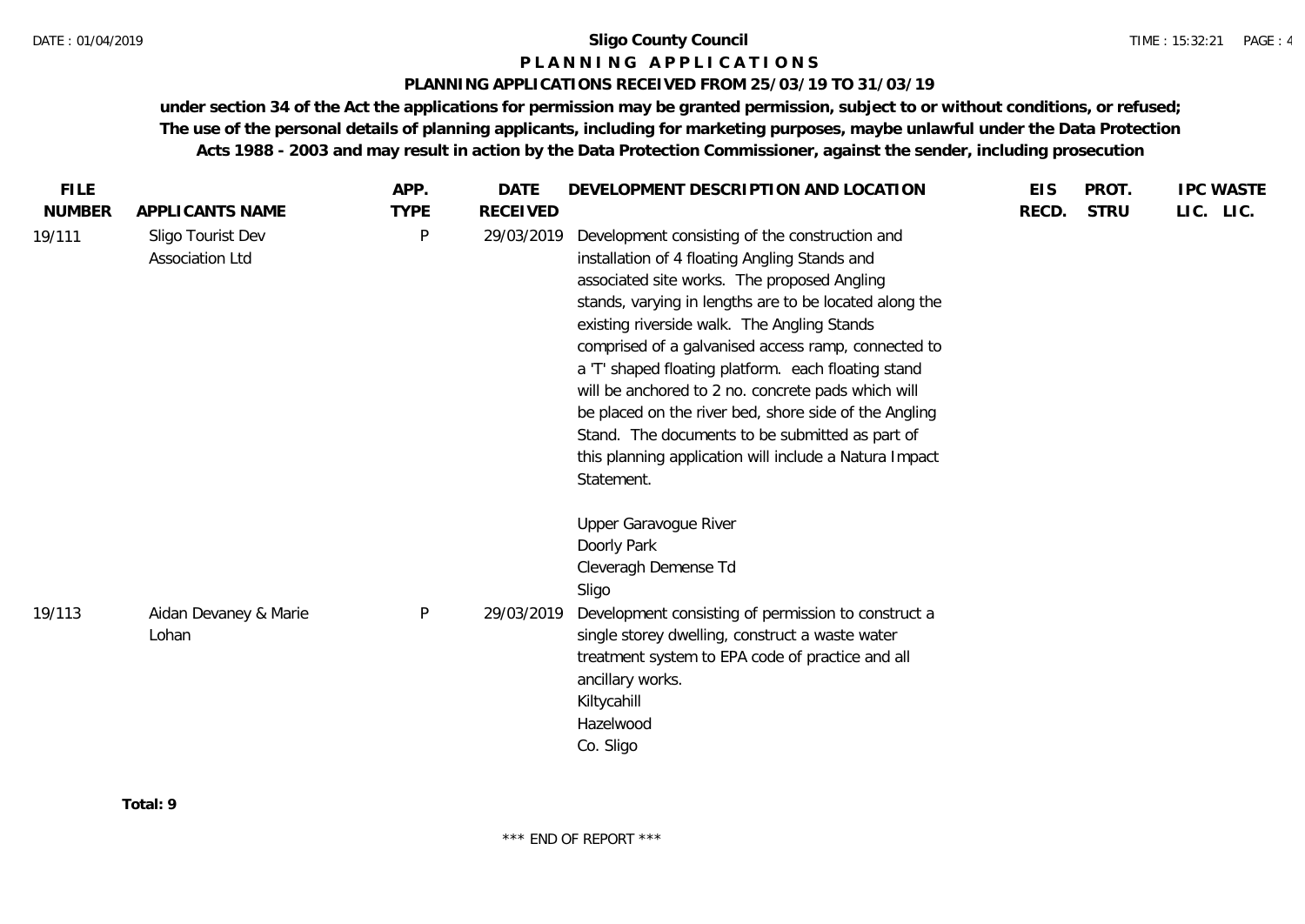## **P L A N N I N G A P P L I C A T I O N S**

### **PLANNING APPLICATIONS GRANTED FROM 25/03/2019 TO 31/03/2019**

**in deciding a planning application the planning authority, in accordance with section 34(3) of the Act, has had regard to submissions or observations recieved in accordance with these Regulations;**

**The use of the personal details of planning applicants, including for marketing purposes, maybe unlawful under the Data Protection Acts 1988 - 2003 and may result in action by the Data Protection Commissioner, against the sender, including prosecution.**

| F L           |                       | DD.  | <b>DATE</b>     |                                                                | ب ۱۷۱۰      | IVI.U         |
|---------------|-----------------------|------|-----------------|----------------------------------------------------------------|-------------|---------------|
| <b>NUMBER</b> | APP'<br>LI CANTS NAME | TVDF | <b>RECEIVED</b> | <b>OCATION</b><br>THOPMENT DESCRIPTION AND LUC<br>$\neg$ FVFL. | <b>DATI</b> | <b>NUMBER</b> |

**Total: 0**

\*\*\* END OF REPORT \*\*\*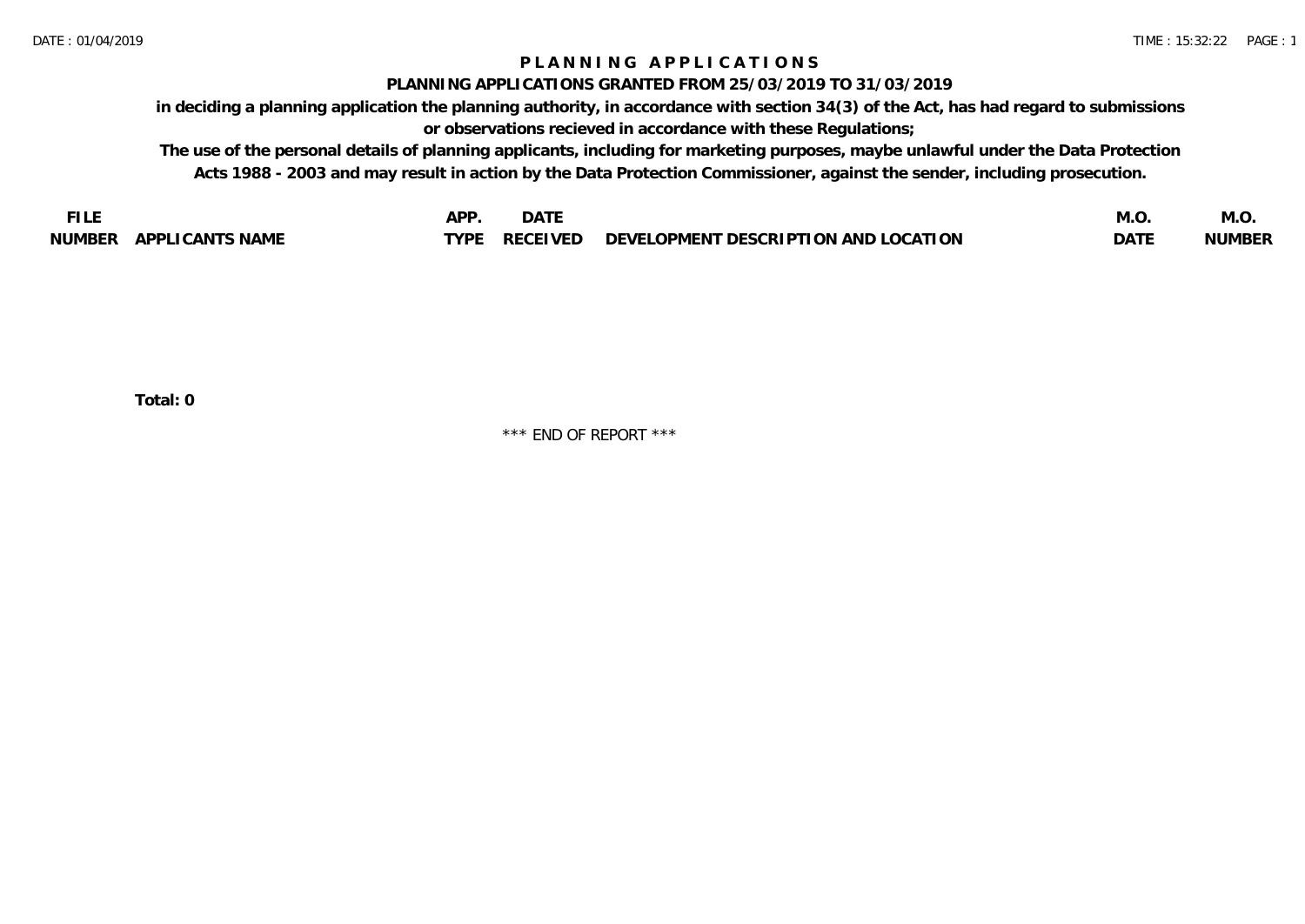## **P L A N N I N G A P P L I C A T I O N S**

#### **PLANNING APPLICATIONS REFUSED FROM 25/03/2019 TO 31/03/2019**

**in deciding a planning application the planning authority, in accordance with section 34(3) of the Act, has had regard to submissions or observations recieved in accordance with these Regulations;**

**The use of the personal details of planning applicants, including for marketing purposes, maybe unlawful under the Data Protection Acts 1988 - 2003 and may result in action by the Data Protection Commissioner, against the sender, including prosecution.**

| <b>FILE</b>   |                    | AP'         | $\sim$ $\sim$ $\sim$ $\sim$<br>DAIE | <b>LOPMENT DESCRIPTION AND</b><br><b>DEVF</b><br><b>LVI</b> | IVI.U       | IVI.U         |
|---------------|--------------------|-------------|-------------------------------------|-------------------------------------------------------------|-------------|---------------|
| <b>NUMBER</b> | CANTS NAME<br>ADD' | <b>TYPI</b> | <b>RECEIVED</b>                     | LOCATION                                                    | <b>DATE</b> | <b>NUMBER</b> |

/

**Total: 0**

\*\*\* END OF REPORT \*\*\*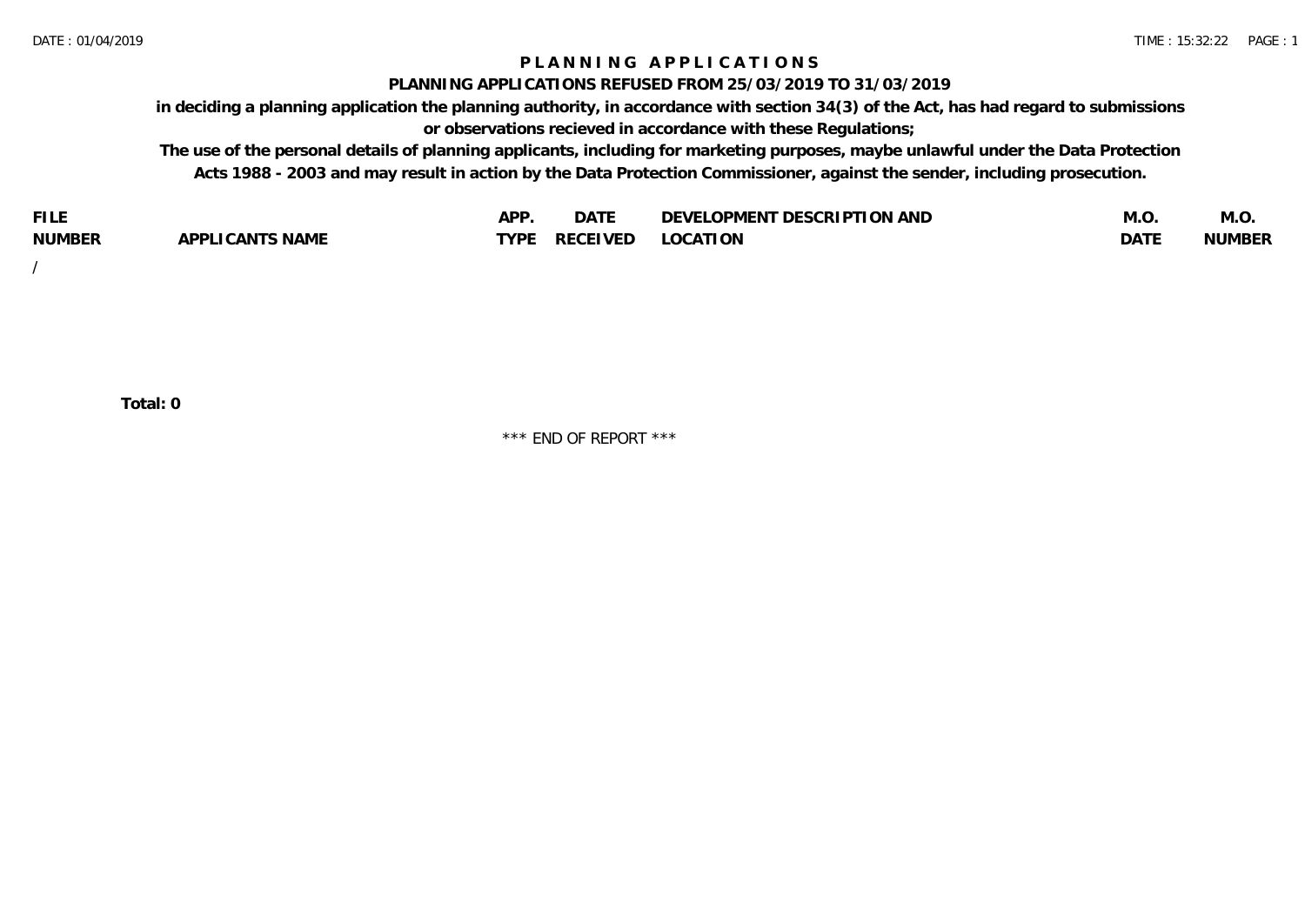## **A N B O R D P L E A N A L A APPEALS NOTIFIED FROM 25/03/2019 TO 31/03/2019**

| <b>FILE</b>   | I CANTS NAME<br>$\triangle$ DDI | APP  | <b>CISON</b><br>DF ( | $\Delta$   | ELOPMENT DESCRIPTION AND LOCATION<br>DEVEL ( | R D<br>. ا ب |
|---------------|---------------------------------|------|----------------------|------------|----------------------------------------------|--------------|
| <b>NUMBER</b> | AND ADDRESS                     | TVDF | <b>DATE</b>          | <b>DEC</b> |                                              | <b>DATI</b>  |

**\*\*\*\*\*\*\*\*\*\*\*\* END OF REPORT \*\*\*\*\*\*\*\*\*\*\*\***